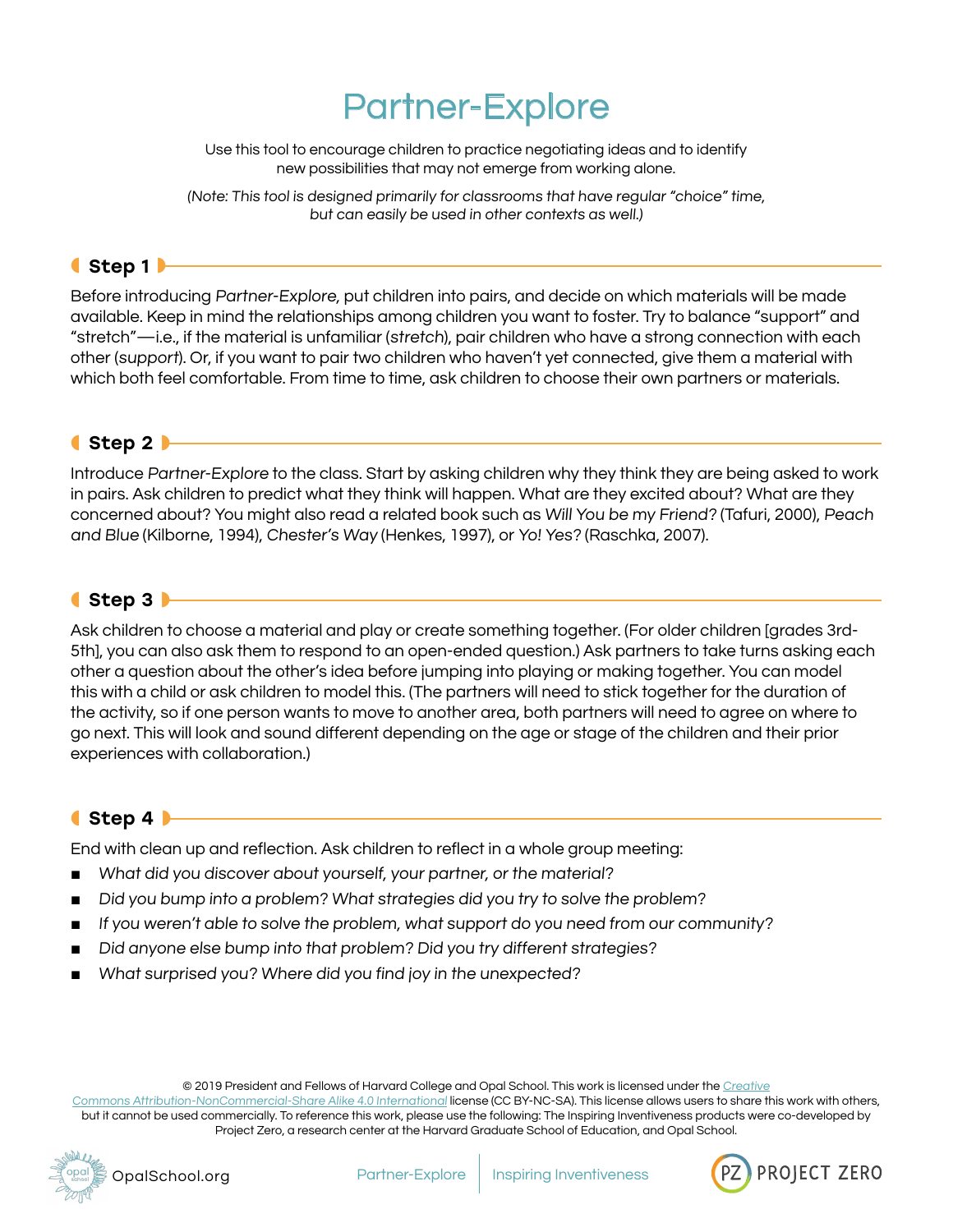Children come to understand that ideas grow when they are shared, challenged by, and negotiated with others.

When given the option to make free choices in the classroom, children tend to fall into comfortable patterns of relationships. Teachers can structure opportunities for children to develop relationships with peers they may not connect with on their own. Partner-Explore creates a safe and predictable way for children to engage in play with another child whom they may not otherwise come to know. This practice creates the expectation that every person is a potential collaborator.



## Suggested Time Frame

45 minutes - 1 hour

#### When and How

Partner-Explore can be introduced early in the year and practiced regularly as teachers observe the patterns of relationship between and among children.

> For video examples and reflections on practices that inspire inventiveness, become an Opal School Online Sustaining Member at [learning.opalschool.org.](http://learning.opalschool.org)